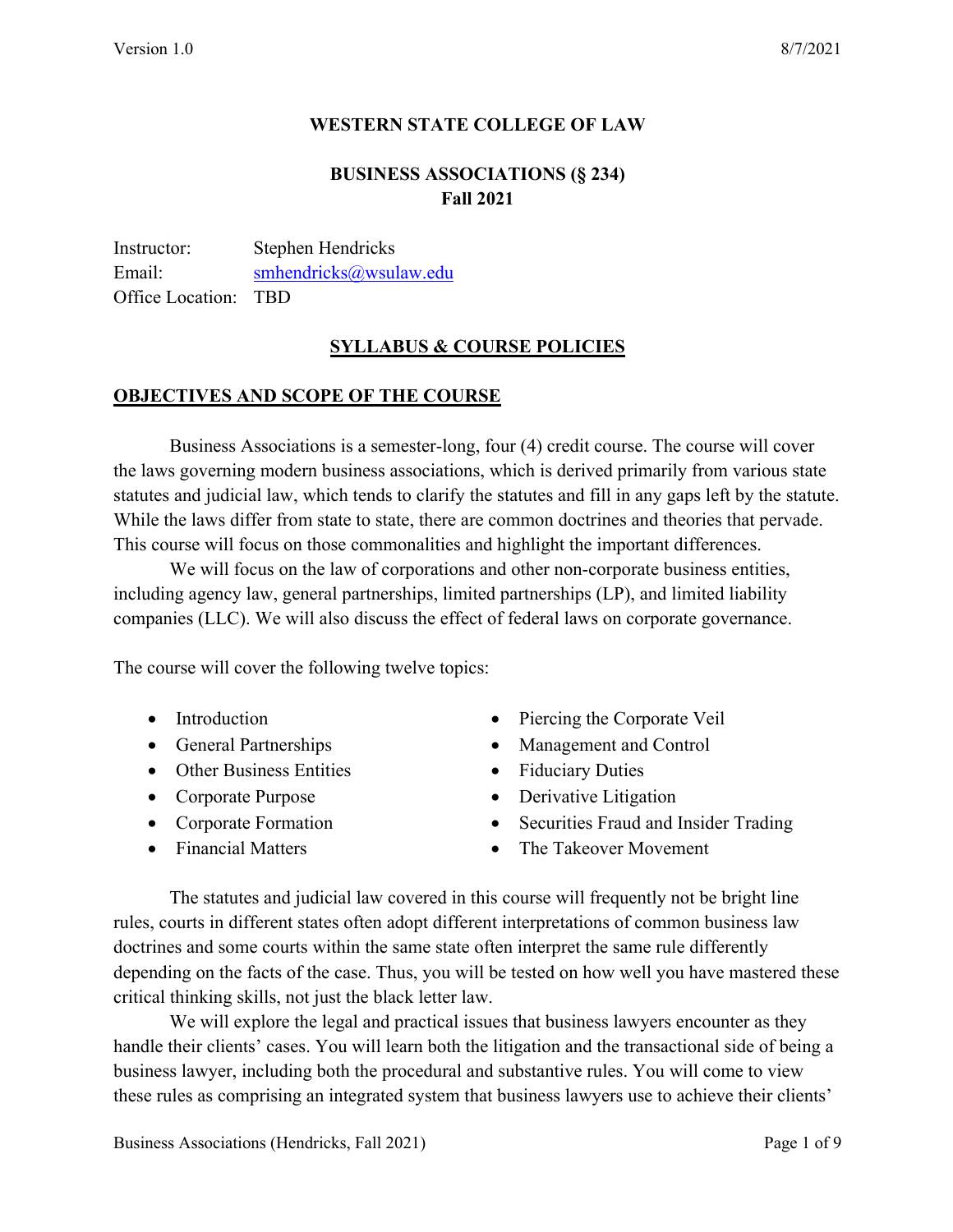goals. You will learn the policies and goals behind the rules and will be challenged to articulate how well these rules achieve those policies and goals and whether they should be changed.

### **TEXTS**

**Required:** *Business Organizations, An Integrated Approach*, 2019 Lisa M. Fairfax Foundation Press

### **COURSE WEBSITES**

In order to facilitate class administration, I have set up a TWEN (Westlaw) site for this course. The website includes assigned readings not in the casebook, supplemental materials, and additional information related to the course, posted throughout the semester. The TWEN site is also where you will participate in forum discussions. You are required to register for the course as soon as possible, preferably before the beginning of the semester, as there is important information that will be useful to you before the first-class meeting*.* Additionally, the sign-up sheet for office hours will be maintained exclusively on the TWEN site. You are responsible for checking the website regularly and you will be responsible for all materials posted on it.

### **EVALUATION AND FINAL EXAM**

Grades for this class will be based substantially on the midterm and final exams, as well as participation in discussion forums posted to the TWEN site. In addition, I will factor class participation that is of high quality (not necessarily quantity) into students' final assessments. The final exam will account for 75% of your final grade for the course. The midterm exam will account for 15% of your final grade for the course. The forum discussions and various other assignments will account for 10% of your final grade for the course.

You can find some of my previous exams posted to the TWEN site and I encourage you to access the previous exams early in the semester.

# **PREPARATION AND PARTICIPATION REQUIREMENTS FOR CLASS**

In this course, the cases will be analyzed and illuminated through students' responses to questions during class. Emphasis will be on the factual context and the reasoning underlying the holdings in the cases, not simply the "black letter" rules derived from the holdings. You will, therefore, be expected to have carefully read and briefed each case and reviewed any applicable statutes related to the weekly assigned reading. Additionally, students are required to prepare written answers to the questions and problems that are listed before and after most cases in the casebook.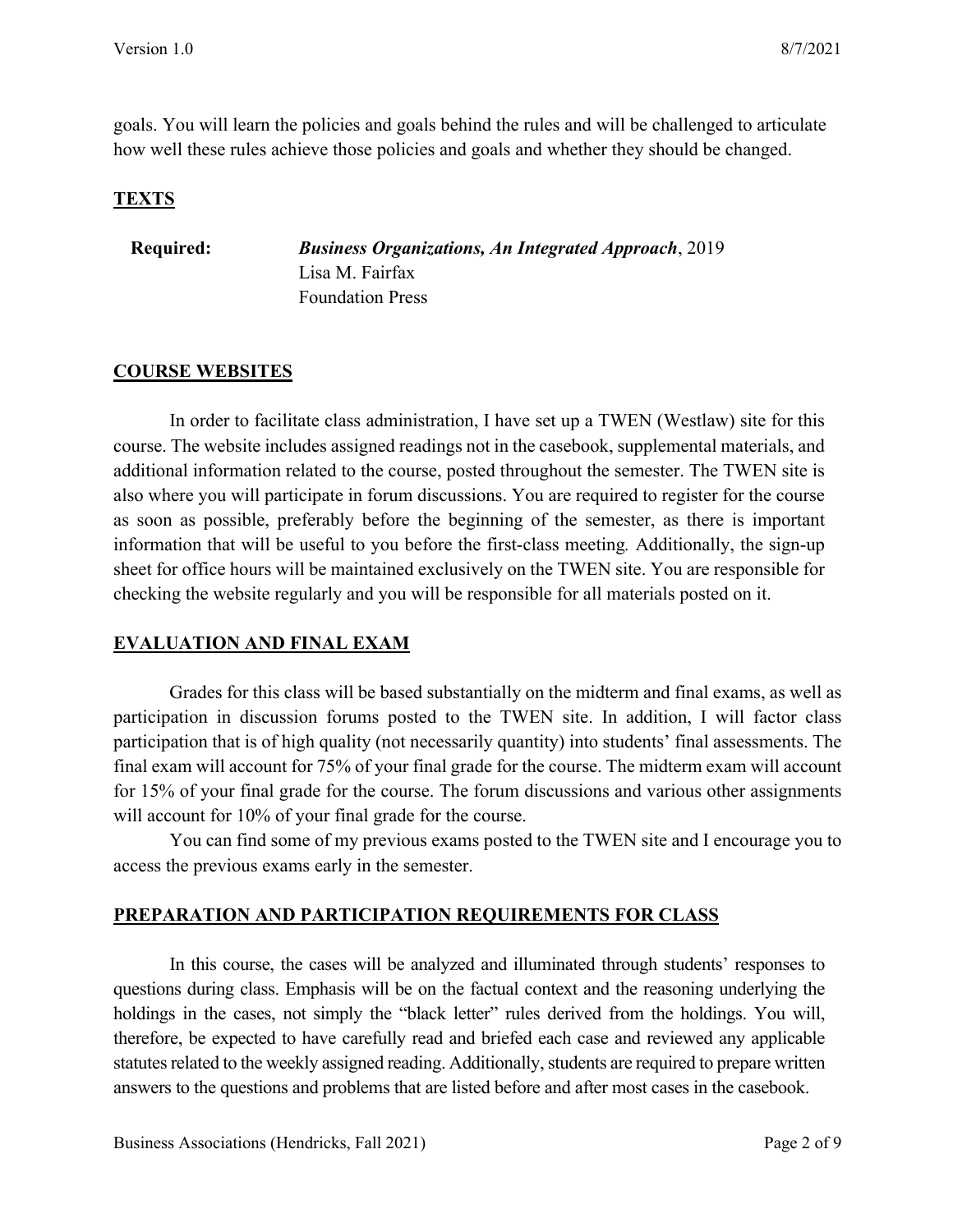**Pursuant to ABA Standard 310, you are expected to devote at minimum two (2) hours of out-of-class time preparing for each hour of classroom instruction. It is estimated that, on average, the assigned reading and other classroom preparation should require six or more hours outside of class for each class session (note that the first four weeks of class will require a minimum of twelve hours out-of-class time preparing). The assignments each week have been calibrated for you to achieve this minimum requirement.**

## **ATTENDANCE AND PARTICIPATION**

Your attendance and participation in all classes are required. It is solely the responsibility of the individual student to personally sign the attendance sheet for each class. Failure to prepare for a class will count as an absence. Students who are absent from more thanTHREE (3) classes will be academically withdrawn from the course.

## **PROGRAMMATIC LEARNING OUTCOMES**

**Western State College of Law's curriculum is designed so that every student achieves a level of competency prior to graduation in each of the eight Programmatic Learning Outcomes listed below:**

### **(1) Doctrinal Knowledge**

Students will demonstrate knowledge of substantive and procedural law in the core curriculum subjects, including Contracts, Criminal Law, Criminal Procedure, Torts, Real Property, Business Associations, Evidence, Civil Procedures, Constitutional Law, Estates, Community Property, Remedies, and Professional Responsibility.

# **(2) Practice Skills**

Students will demonstrate the development of other law practice skills. Each student's chosen outcomes within this category will be varied based on the student's particular interests, coursework and work experiences. They may include, but are not limited to, the following topics: oral presentation and advocacy; interviewing; counseling; client service and business development; negotiations, mediation, arbitration, or other alternate dispute resolution methods; advanced legal research and writing (excluding purely academic papers and the first four units earned in introductory first-year legal research and writing class); applied legal writing such as drafting contracts, pleadings, other legal instruments; law practice management or the use of technology in law practice; cultural competency; collaboration or project management; financial analysis, such as accounting, budgeting project management, and valuation; cost benefit analysis in administrative agencies; use of technology, data analyses, or predictive coding; business strategy and behavior; pre-trial preparation, fact investigation, such as discovery, e-discovery, motion practice, assessing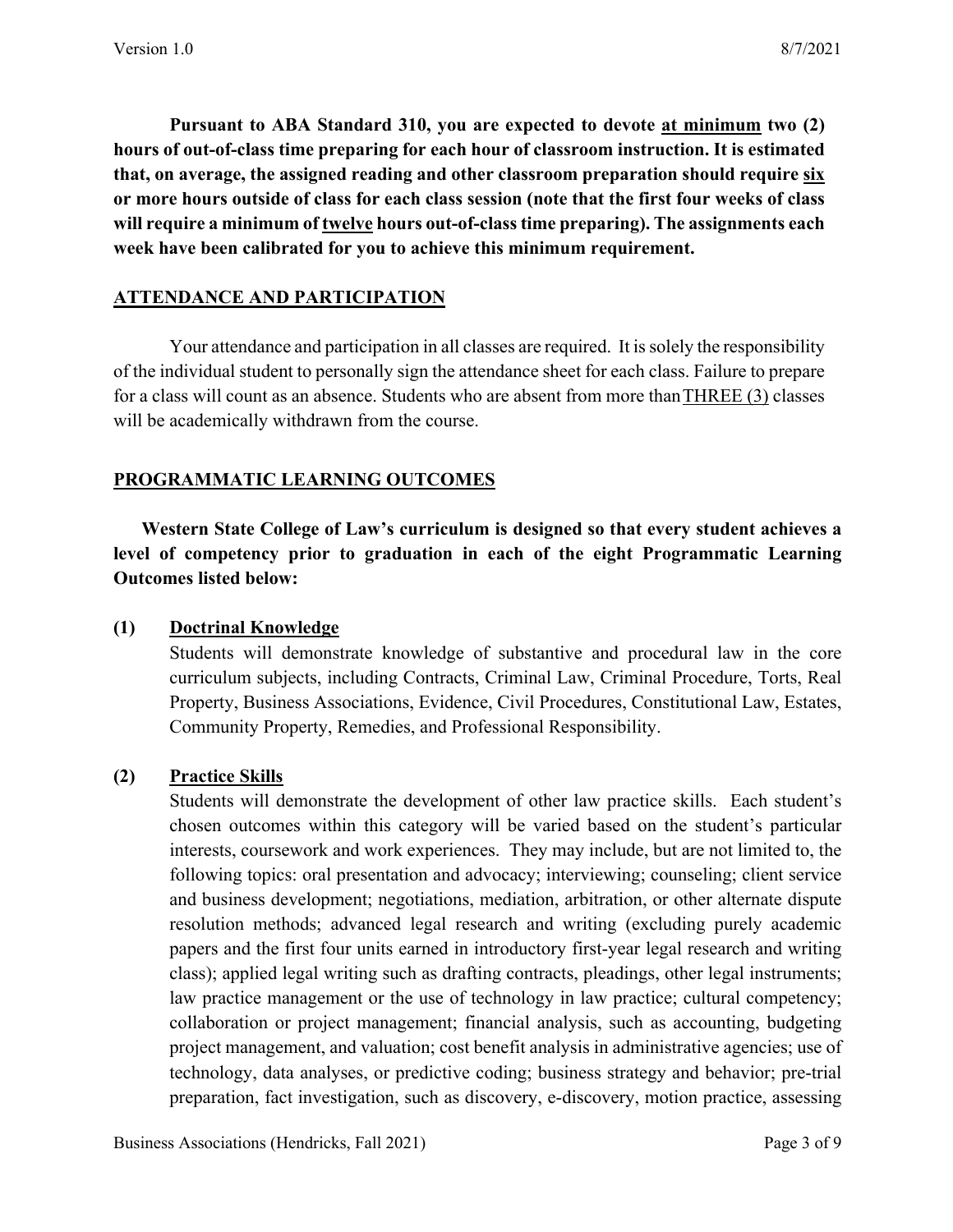evidence, or utilizing experts; trial practice; professional civility and applied ethics; a law clinic that includes a classroom component; or a legal externship that includes a classroom component.

## **(3) Legal Analysis**

Students will demonstrate the ability to identify the factual and legal issues implicated by a fact pattern and to appropriately use cases (including identifying the salient features of an appropriate precedent case, identifying legally significant similarities or differences between the precedent case and a fact pattern and explaining why those are legally significant) and rules (including the ability to connect legally significant facts in a fact pattern to the rule) to predict how a court would decide the issue. Students will also demonstrate the ability to identify and evaluate the public policies of a precedent case or rule, and be able to evaluate how public policy can impact the application of a rule to the legal issue.

## **(4) Legal Research**

Students will demonstrate the ability to locate relevant legal authority using a variety of book and electronic resources, and to properly cite to such legal authority.

## **(5) Communication**

Students will demonstrate the ability to communicate both orally and in writing in a manner appropriate to a particular task to effectively convey the author or speaker's ideas. This includes audience sensitivity in written and oral communication (the ability to adopt a tone, style and level of detail appropriate to the needs, knowledge and expertise of the audience); and written communication basic proficiency (the ability to use the conventions of grammar, spelling, punctuation, diction and usage appropriate to the task and sufficient to convey effectively the author's ideas).

### **(6) Advocacy of Legal Argument**

Students will demonstrate the ability, in both oral and written formats, to evaluate the legal, economic and social strengths and weaknesses of a case and use case and statutory authority as well as public policy to persuade others. Making policy-based arguments includes the ability to identify and evaluate the public policies of a precedent case or rule and their implications, and be able to assert such appropriate arguments to support a particular application or distinction of a precedent case to a legal controversy or a particular resolution of the application of a rule to the legal controversy.

# **(7) Client Sensitivity and Cultural Competency**

Students will demonstrate an awareness of clients' needs and goals, including a sensitivity to clients' background and circumstances (including, but not limited to, socio-economic,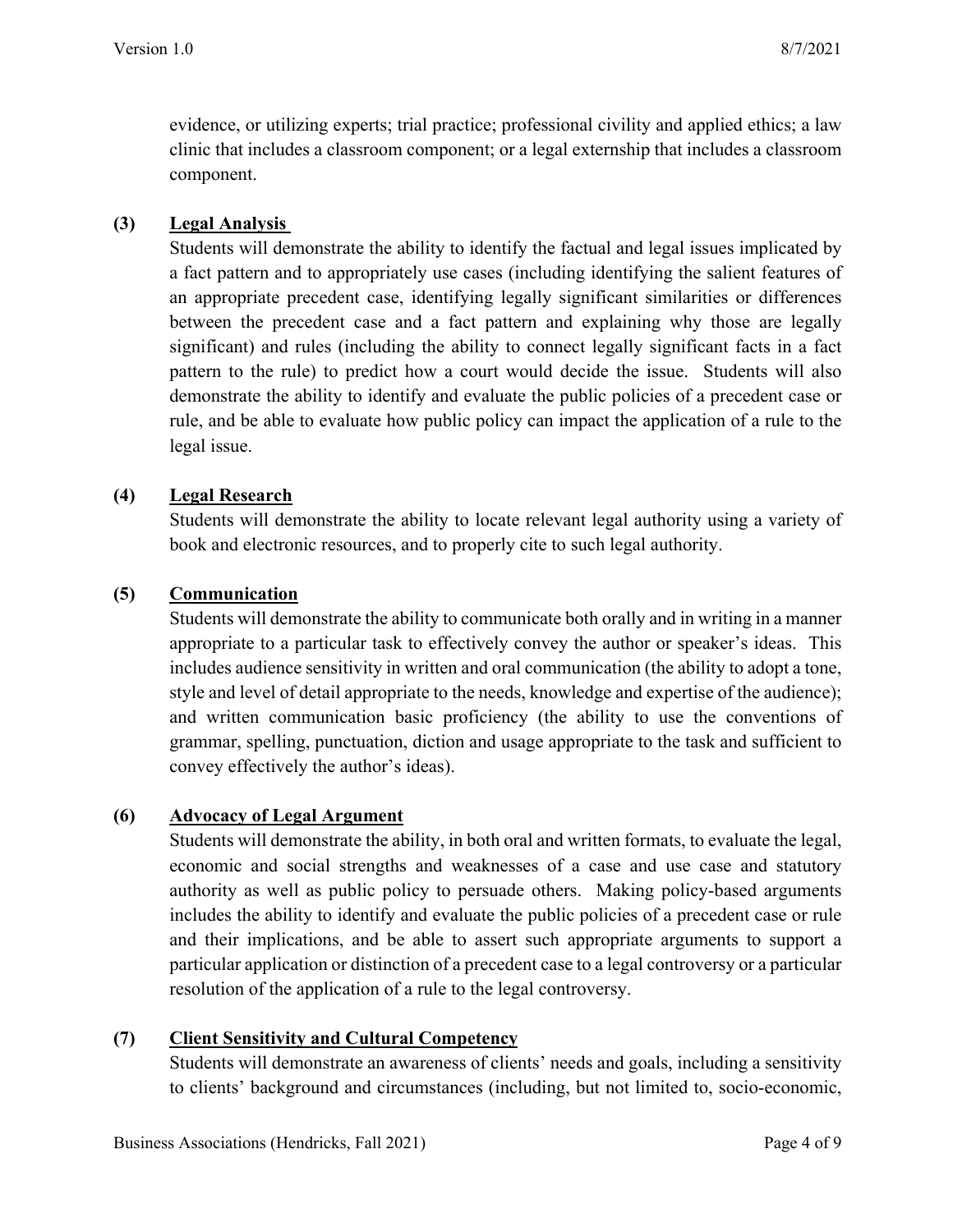gender, race, ethnicity, educational, disability and/or religious background(s)), the ability to make decisions that reflect an appropriate focus on those needs and goals, and awareness that cultural issues may affect the relevance of facts and application of the law.

### **(8) Legal Ethics**

Students will demonstrate the ability to identify ethical issues in law practice contexts and make appropriate decisions to resolve such issues.

### **DISABILITY SERVICES STATEMENT:**

Western State College of Law provides accommodations to qualified students with disabilities. The **Disabilities** Services Office assists qualified students with disabilities in acquiring reasonable and appropriate accommodations and in supporting equal access to services, programs, and activities at Western State College of Law.

To seek reasonable accommodations, a student must contact Senior Assistant Dean Donna Espinoza, Student Services Director and Disabilities Services Coordinator, whose office is in the Students Services Suite, room 111. Dean Espinoza's phone number and email address are: (714)  $459-1117$ ; despinoza@wsulaw.edu. When seeking accommodations, a student should notify Dean Espinoza of her or his specific limitations and, if known, her or his specific requested accommodations. Students who seek accommodations will be asked to supply medical documentation of the need for accommodation. Classroom accommodations are not retroactive, but are effective only upon the student sharing approved accommodations with the instructor or professor. Therefore, students are encouraged to request accommodations as early as feasible with Dean Espinoza to allow for time to gather necessary documentation. If you have a concern or complaint in this regard, please notify Dean Espinoza; or please notify Dean Allen Easley at aeasley@wsulaw.edu or (714) 459-1168. Complaints will be handled in accordance with the College of Law's "Policy against Discrimination and Harassment."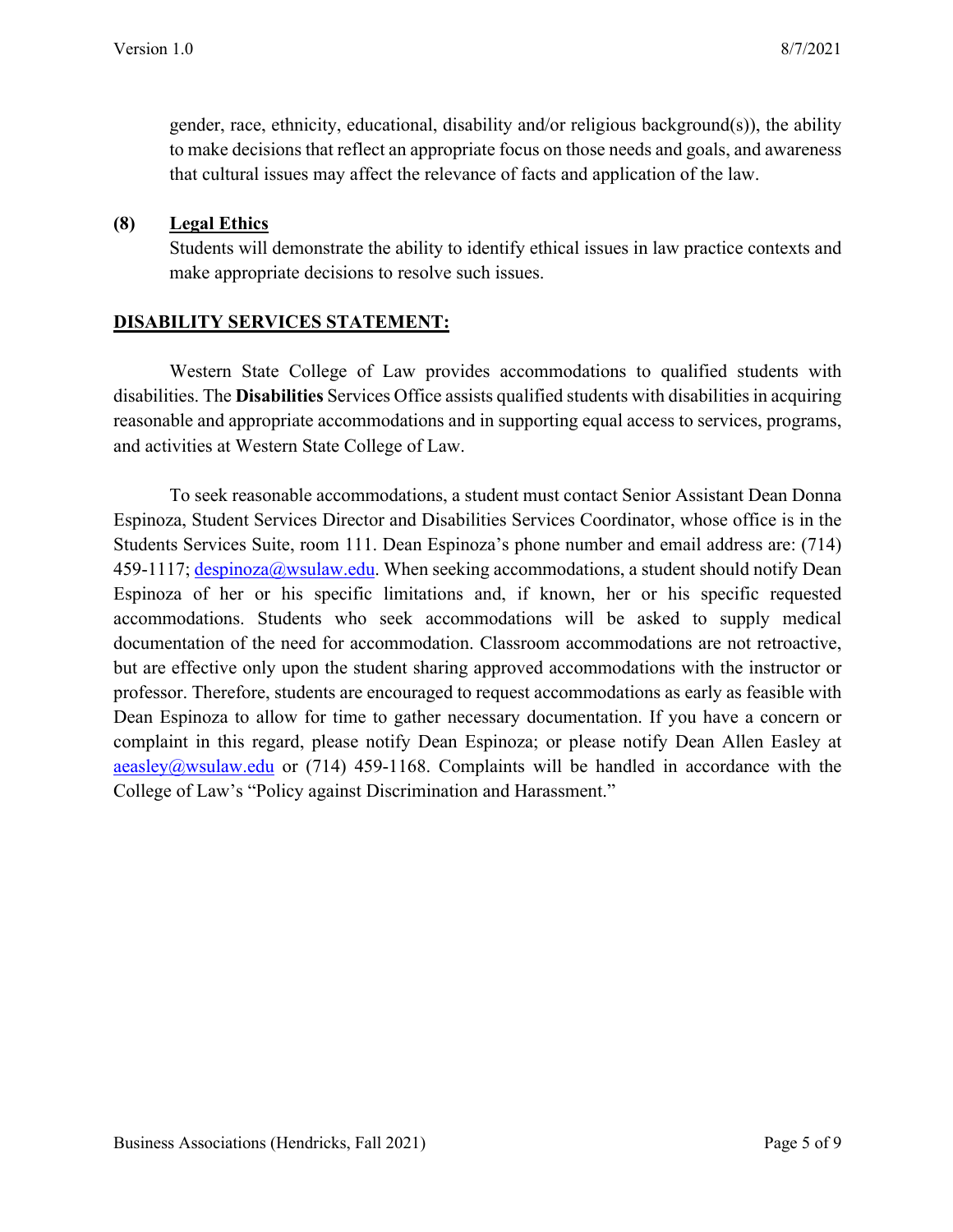# **SYLLABUS**

### **Required Readings and Assignments (Associated Abbreviations Appear in Syllabus):**

["CB"]: *Business Organizations, An Integrated Approach*, Lisa M. Fairfax, 2019. ["HO"]: Handouts can be found on the TWEN site.

#### **WEEK 1:** August 23 & 25

- 1. Introduction to Business Organizations, CB 1-8
- 2. General Partnerships
	- A. Overview, CB 9
	- B. Establishing a Partnership, CB 12-13
	- C. Key Features, CB 14
	- D. Authority and Agency, CB 15-21
	- E. Liability, CB 22-25 *National Biscuit Co. v. Stroud*
	- F. Sharing of Profits and Losses, CB 26-32 *Kessler v. Antinora Kovacik v. Reed*
	- G. Fiduciary Duty, CB 32-38 *Meinhard v. Salmon*
	- H. Dissolution, CB 38-46 *Collins v. Lewis*
	- I. Summary, CB 47-48

#### **WEEK 2**: August 30 & September 1

#### 3. Other Business Entities

- A. Overview, Common Features, General Partnership in Review, CB 49-53
- B. Limited Liability Partnership, CB 53-55
- C. Limited Partnership, CB 55-68 *Gateway Potato Sales v. G.B. Investment Company Shimko v. Guenther*
- D. Limited Liability Limited Partnership, CB 68
- E. Limited Liability Company, CB 69-70
- F. Corporation, CB 70-72
- G. Summary and Review, CB 73
- 4. Corporate Purpose, CB 75-89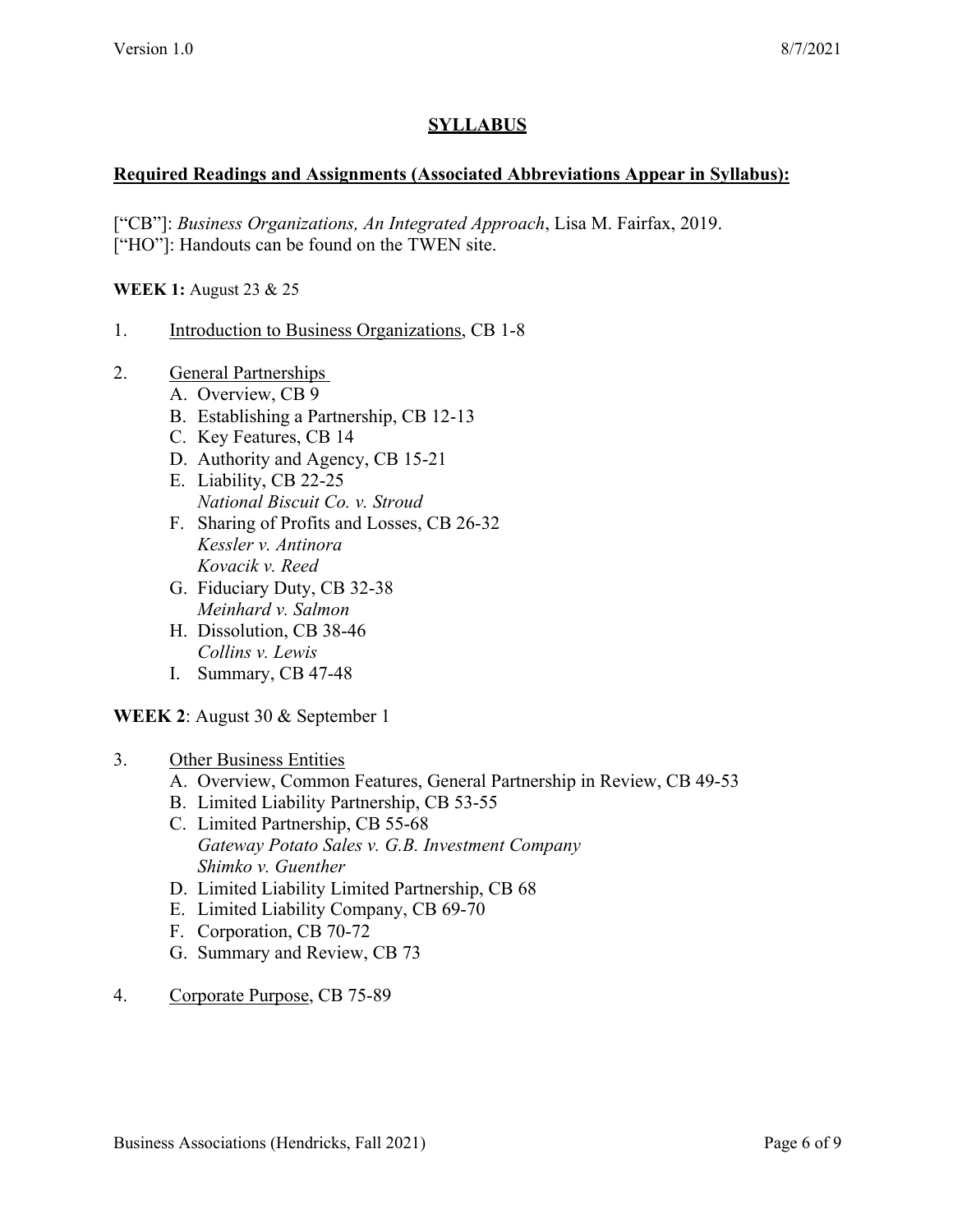# **WEEK 3:** September 8

- 5. Corporate Formation
	- A. Overview, Where to Incorporate, The Process of Incorporation, Corporate Purpose CB 91-101
	- B. Liability for Pre-Incorporation Acts, CB 102-109 *Stanley J. How & Assoc., Inc. v. Boss Sherwood & Roberts-Oregon, Inc. v. Alexander*
	- C. Defective Incorporation, CB 110-118 *Robertson v. Levy Harry Rich Corp. v. Feinberg Cantor v. Sunshine Greenery, Inc.*
	- D. The Ultra Vires Doctrine, CB 119-131 *A.P. Smith Mfg. Co. v. Barlow Theodora Holding Corporation v. Henderson Kahn v. Sullivan*
	- E. Summary and Review, CB 132

# **WEEK 4:** September 13 & 15

- 6. Financial Matters
	- A. Overview, Raising Capital in the Corporation, CB 205-209
	- B. Equity Securities, CB 209-217
	- C. Debt Obligations, CB 217-219
	- D. Sweat Equity/Human Capital, CB 219

# 7. Piercing the Corporate Veil

- A. Overview, CB 133-137 *Sea-Land Services, Inc. v. Pepper Source* **(HO)**
- **WEEK 5:** September 20
- 8. Piercing the Corporate Veil (cont.)
	- B. Piercing in Contract Cases, CB 137-147 *Bartle v. Home Owners Coop. DeWitt Truck Brokers v. W. Ray Flemming Fruit Co. Bagels Brothers Maple, Inc. v. Ohio Farmers, Inc.*
	- C. Piercing in Tort Cases, CB 147-152 *Minton v. Cavaney Baatz v. Arrow Bar*

# **WEEK 6:** September 27

- 9. Piercing the Corporate Veil (cont.)
	- D. Enterprise Liability, CB 152-162 *Walkovszky v. Carlton*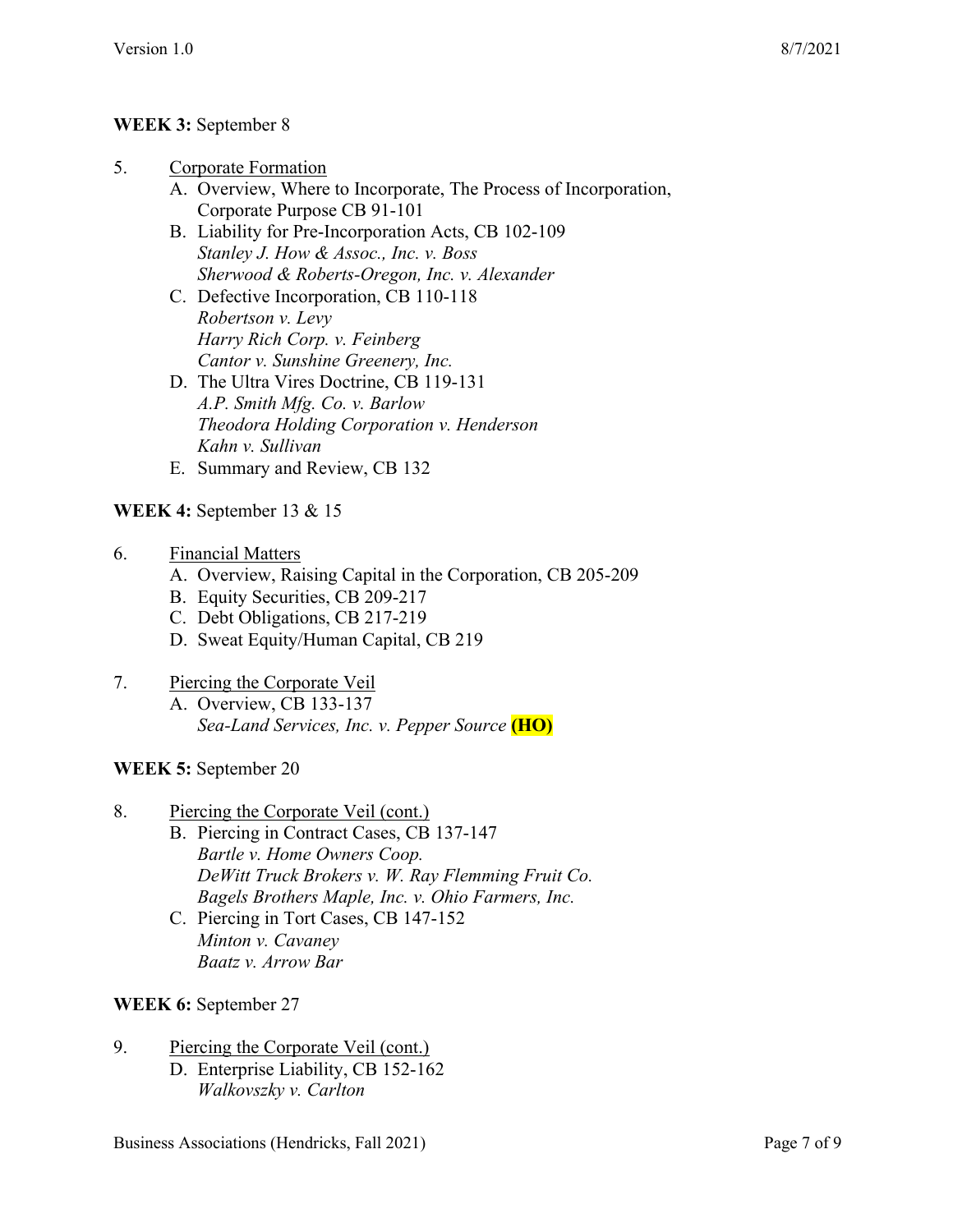*Smith v. McLeod Distributing, Inc.*

- E. Piercing and Federal Law, CB 162-165
- *Carter-Jones Lumber Company v. Ltv Steel Company*
- F. Summary and Review, CB 166

### WEEK 7: October 4

### **Midterm Examination**

### **WEEK 8:** October 11

- 10. Management and Control
	- A. Overview, Authority of Directors, Authority of Officers, CB 167-178 *Lee v. Jenkins Brothers*
	- B. Shareholder Authority, Shareholder Voting in Private Companies, CB 178-198 *McQuade v. Stoneham Clark v. Dodge Galler v. Galler Ringling Bros.-Barnum & Bailey v. Ringling*

#### **WEEK 9:** October 18

#### 11. Management and Control (cont.)

- C. Shareholder Voting in Public Corporations, CB 198-202 *Lovenheim v. Iroquois Brands, Ltd*. **(HO)** *Trinity Wall Street v. Wal-Mart Stores, Inc.* **(HO)**
- D. Summary and Review, CB 203

#### **WEEK 10: October 25**

12. Fiduciary Duties

A. Overview, Duty of Care and the Business Judgment Rule, CB 228-265; 272-279 *Dodge v. Ford Motor Co. Shlensky v. Wrigley Smith v. Van Gorkom In re The Walt Disney Company Derivative Litigation*

### **WEEK 11:** November 1

### 13. Fiduciary Duties (cont.)

- B. Duty of Loyalty and Section 144, CB 279-292 *Bayer v. Beran* **(HO)** *Benihana of Tokyo, Inc. v. Benihana, Inc.* **(HO)** *Valeant Pharmaceuticals International v. Jerney Marciano v. Nakash*
- C. Duty of Oversight and Good Faith, CB 293-308 *In re Caremark Int'l. Inc. Derivative Litigation*

Business Associations (Hendricks, Fall 2021) Page 8 of 9